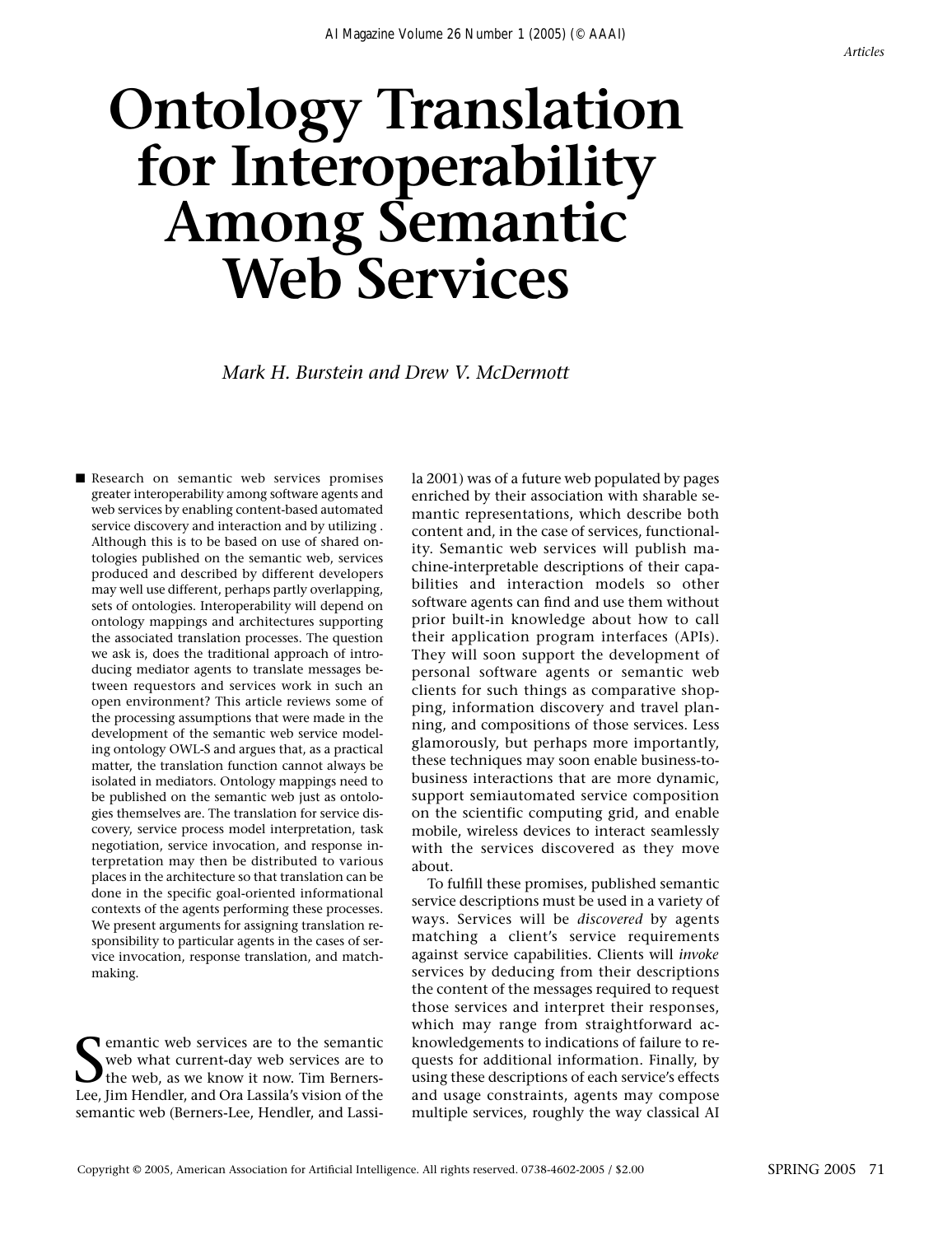planners use planning operators. We use the word *agent* for these clients to emphasize the goal of giving them the ability to reason about the services they deal with.

Internally, semantic web service clients must be able to determine when to outsource an internal goal or function to a remote service, select among some suggested candidate services, and reason about *how* to interact with the selected service based on the service's published description and the clients' own internal goals and knowledge. This includes decisions about how to provide ancillary information the services may require (such as credit information, access certificates, and so on). Since services may require extended interactions, service descriptions may include interaction protocols that these clients must be able to follow. A noteworthy example is failure-recovery procedures.

A number of auxiliary semantic web agents can help in achieving these aims. Semantic matchmakers (Paolucci et al. 2002a) that act like web search engines or intelligent universal description, discovery, and integration  $(UDDI)^1$ web service registries may assist with automated service discovery by cataloging and recommending services to clients. Authentication and policy authorization services may assist both clients and servers to know who they are, and what kinds of interactions they can have. Ontology and mapping registries may help to ensure that agents have consistent and complete sets of concepts, relations, and rules for service-related reasoning.

Semantic service descriptions are developed using a mix of domain ontologies and shared, general-purpose ontologies, such as those defining the structures for representing service capabilities. OWL-S,<sup>2</sup> formerly DAML-S (Ankolenkar et al. 2002), is a semantic web ontology developed by a group of researchers in the Defense Advanced Research Projects Agency's (DARPA) DARPA Agent Markup Language (DAML) program to address these latter, structural aspects of service descriptions. The World Wide Web Consortium (W3C) has formally recommended the Resource Description Framework (RDF) (Lassila and Swick 1999) for building web-compatible structured semantic descriptions and the Ontology Web Language (OWL) (Dean et al. 2003) for publishing ontologies (web documents) defining structured classes and relations. OWL is a semantic description language with a formal semantics and an extensible markup language (XML) / RDF syntax. By leveraging features of RDF, OWL ontologies can be shared, combined, and extended simply by publishing web documents. The

Ontology Web Language for Services (OWL-S) is a set of ontologies, developed in OWL, for writing machine-readable semantic descriptions of web services such as those whose APIs are described using the Web Service Description Language (WSDL) (Christensen et al. 2002).

In this article, we review the basic elements of OWL-S and its intended use model and then discuss the role that ontology mapping and translation must play in interactions between clients and services that use different domain ontologies. We will argue why, in practice, we expect particular agents will need to be responsible for translating the content of messages produced at different stages of their interaction and why it may at times be difficult for mediators to relieve the functional agents (services and clients) of this responsibility.

## Communities Sharing Ontologies and Ontology Mappings

Although this article is about semantic translation of service requests, OWL-S is useful even when clients and services use the same ontologies. Clearly, service interactions are simpler when one doesn't have to translate the meaning of messages sent between agents, so one might ask why not just share a single consistent set of ontologies? When ontologies are shared within a community of people and software services, then major barriers to efficient and timely information sharing are removed. This is why businesses and governments have spent millions of dollars in recent years trying to unify ontologies and database schemas to the largest extent possible. Unfortunately, these efforts have also demonstrated that there are also costs associated with ontology or schema merging that grow with the number of disparate systems and modeling perspectives being combined. At some point, the level of detail in the unified representational model is greater than that needed by any of the individual applications, increasing the complexity of maintaining all of them. An alternative suggested by Uschold and Gruninger (2002), among others, is to share ontologies within tightly integrated communities, while allowing for mediated interaction with other communities. Each community can develop some of its own ontologies and share or extend other widely shared concepts, maintaining locally more detailed models within communities with special responsibilities.

When two communities are going to interact, their ontology developers must define at least partial mappings between the ontologies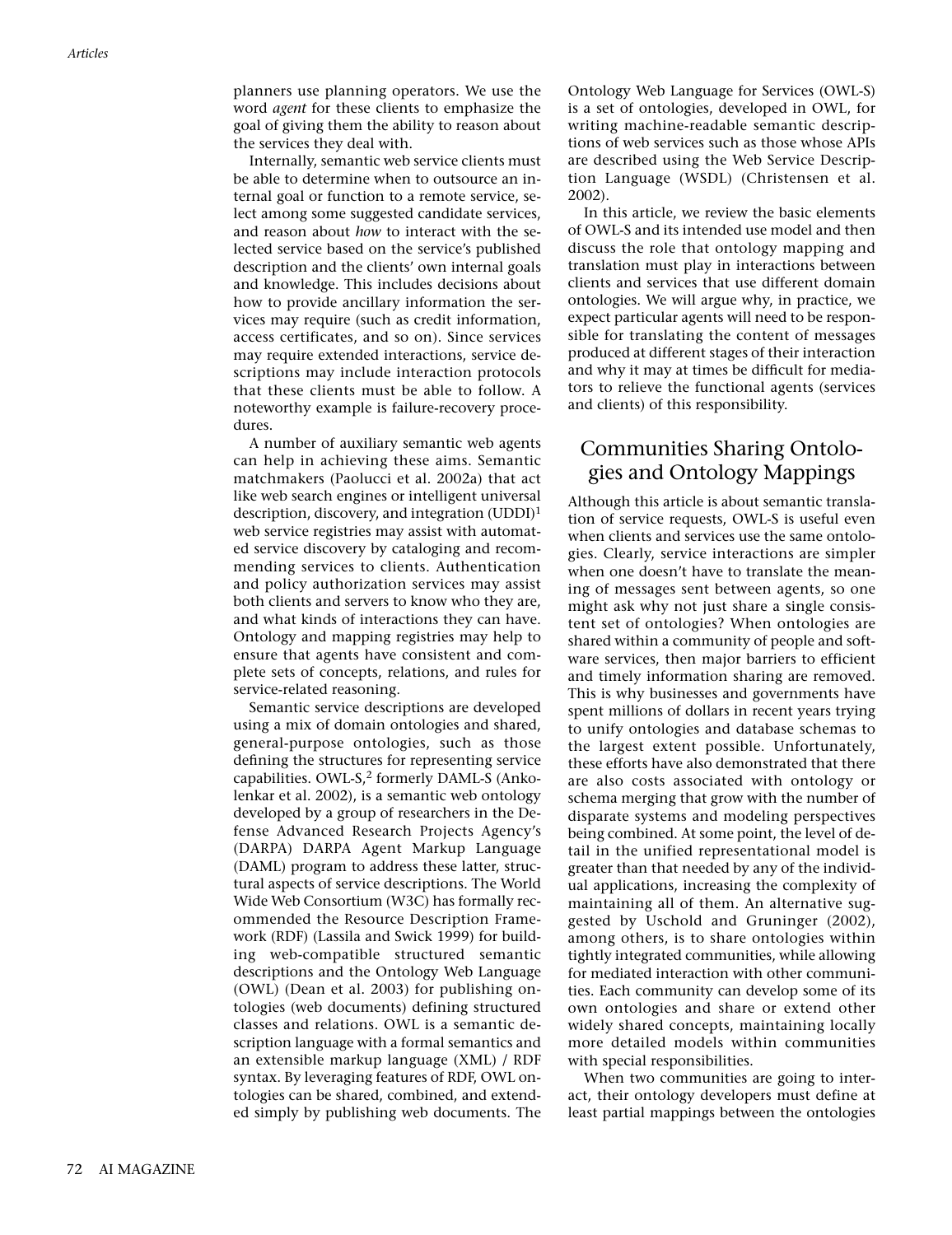each uses. They may also need to extend the original ontologies so that messages that previously had no translation can be translated into the recipients native ontology. Although there is a sizable literature on automated and semiautomated techniques for developing mappings (see Rahm and Bernstein [2001], Noy and Musen [2002], and Kalfoglou and Schorlemmer [2003] for surveys), we anticipate it will require at least some involvement of people familiar with each of the ontologies involved for some time to come. RDF and OWL are designed to enable semantic web communities to share a syntactic language for defining ontological terms and communicating semantic descriptions. We submit, though, that ontology mappings<sup>3</sup> will also need to be published using a similarly standardized language, and agents will also need to interpret these mappings when communicating with "foreign" agents. OWL, as a terminological description language, is not powerful enough to describe all of the kinds of mappings between the concepts that it can be used to define. In our own recent work, we have used first-order logical rules (Dou, Mc-Dermott, and Qi 2002, 2003) to define these mappings and have previously explored the controlled application of second-order rules to generate translation programs (Burstein et al. 2003). In this article, we focus on the question of how to use mappings, once published, to interact with services that use different ontologies.

## The OWL-S Ontologies for Semantic Web Services

OWL-S is a collection of "upper ontologies" for describing web services from two primary perspectives, advertising and discovery, and planning and execution. It does not address (or need to address) specific domain issues (such as product taxonomies, taxonomies of types of inputs, and so on) as these ontologies can developed, shared, and adapted by communities of service providers. OWL-S service models consist of three abstract components. The service profile ontology is used to describe service "advertisements" suitable for use by a semantic web service matchmaker. It includes an extensible set of properties for describing the purpose of a service (as defined in a service hierarchy), its input types, output types, and other features that might be relevant discriminators between services from the perspective of potential users of that service.

An OWL-S matchmaker (Paolucci et al. 2002a) accepts advertisements from services and queries from clients looking for services. It finds candidate services for clients by matching queries described by partial service profiles against the profiles registered by services.<sup>4</sup> Several OWL-S matchmakers have been developed, including one that extends the web service registry system UDDI (Paolucci et al. 2002b).

The OWL-S service process model includes concepts for describing in detail the interfaces and functional properties of atomic services, namely, their inputs, preconditions, conditional outputs, and effects. It also includes a vocabulary for process composition so service providers can describe how clients should execute sequences of services and their associated data flow. The most recent release of OWL-S treats process specifications as named individuals with complex descriptions, in a manner consistent with the activity model in the Process Specification Language (PSL) (Schlenoff et al. 2000). Preconditions, postconditions, and effects are represented using encapsulated logical expressions.

The OWL-S process model ontology is also based in part on traditional representations of classical AI planning operators, as exemplified by the PDDL language used in the annual AI planning competition (Fox and Long 2003). The premise here is that the reasoning required to identify and invoke an appropriate service is essentially the same as selecting from among a set of planning operators to achieve a goal and then executing it. Input parameters represent the information required to invoke the service, and output parameters represent the information that is returned by the service. Preconditions, and conditional service effects, whose ranges are logical formulas, are to be interpreted by the client reading the service description as additional constraints on the inputs it must provide, with the effects also describing how the service changes the state of the world in a way consistent with the client agent's goals. Many planning systems have been used to implement OWL-S service clients, including those described in McIlraith and Son (2002), Paolucci et al. (2003), and Wu et al. (2003).

There is good news and bad news about applying traditional planning algorithms to the semantic web service problem. The bad news is that the assumption that the state of the world is completely known at all times is obviously wrong. In fact, a large fraction of the actions taken on the web are to gain information (Mc-Dermott, Burstein, and Smith 2002). The good news is that there are a number of planners that can handle simple contingent planning with partial state knowledge and information acquisition goals (see the survey published in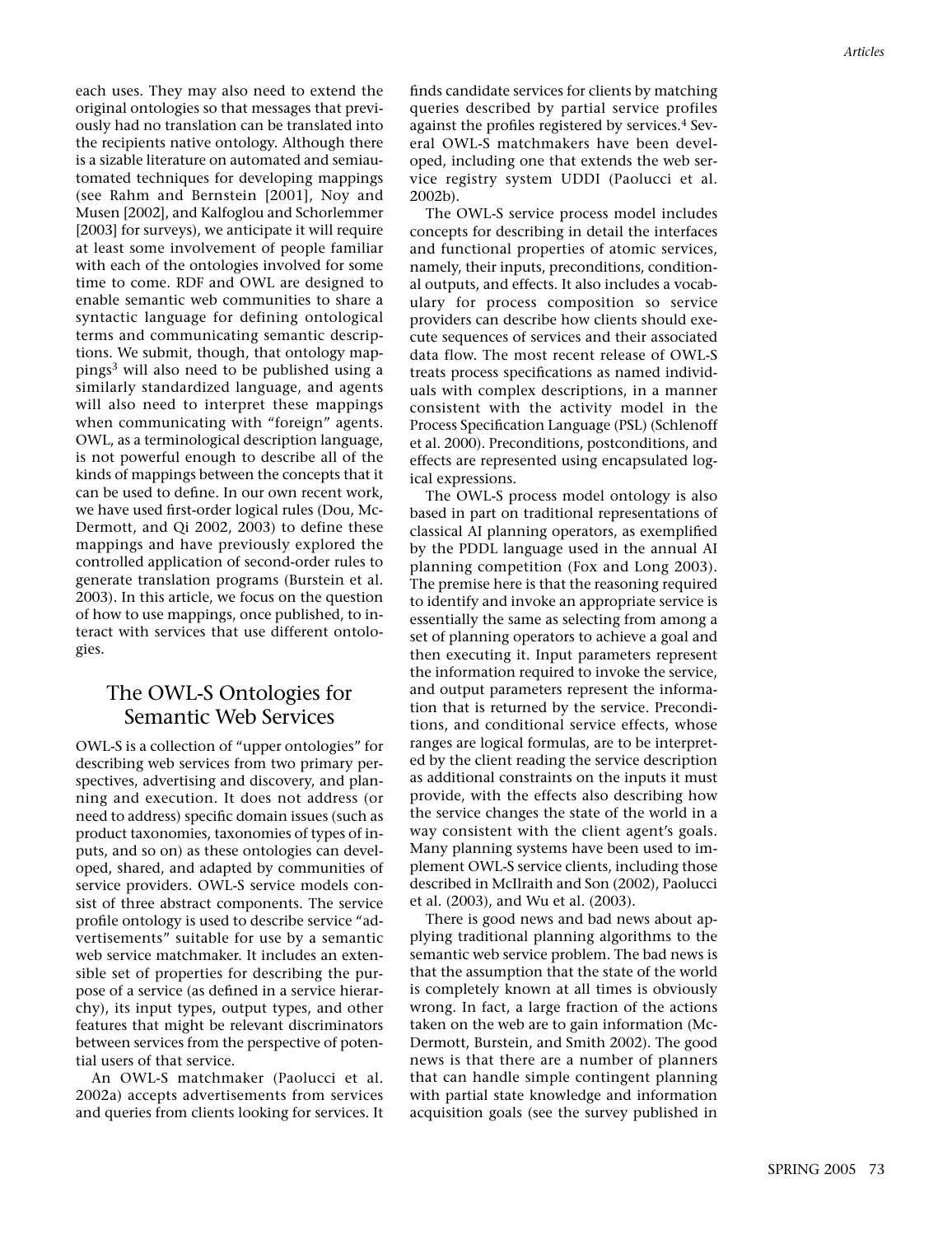this magazine by Weld [1999]), and the standard notation for action definitions actually fits the web pretty well. Actions are invoked and monitored by messages, and the effect of a message often does consist of changing a few things discretely. Our own work has been based on extending the estimated regression planner, Optop (McDermott 2002, 2003), to do contingent planning with OWL-S process models.

The last part of the OWL-S model, the service grounding, describes the relationships between the inputs and outputs of atomic processes and the elements of a particular message transport model. Specifically, the grounding ontology represents mappings of process parameters onto portions of WSDL message specifications. The OWL-S notion of an atomic process can be viewed as an abstract representation of a WSDL operation that provides additional semantics for it. Although WSDL is rapidly becoming the standard XML language for describing web services, it has no internal means for specifying the semantics of a service's message patterns. WSDL message parameters have XML datatypes, whose semantics must be interpreted by the client program, by virtue of its programmer having read the accompanying documentation.

The OWL-S ontology thus adds the semantic elements necessary for agents to reason dynamically about the relationship between their internal goals and the types of information required to formulate service requests and interpret service responses. Once the information required to create a request has been identified, OWL-S provides a mapping to WSDL (the grounding) to enable the request to be turned into a Simple Object Access Protocol (SOAP) or hypertext markup language (HTML) format.

#### OWL-S Usage Model

The basic use model envisioned for OWL-S, illustrated in figure 1, consists of the following steps, not all of which are required in all cases. Services first advertise themselves by sending their service profiles to a matchmaker and by publishing service process models on the web so clients can read them (1). Agents requiring a service to achieve goals pose queries to the matchmaker consisting of a partial or abstract description of the service it requires, including nonfunctional or quality of service requirements (2). The matchmaker compares these abstract descriptions to its library of service profiles and returns URI references for candidates that could be used (3). The querying agent then reads each candidates' published service descriptions and selects one to use. The agent determines how to make a request to the selected service by unifying its goals and preferences with the effects specified in the service process model, in order to determine a semantically valid set of inputs to the server. These inputs are then mapped onto a WSDL input message pattern using the OWL-S service grounding, and the resulting message is sent (6).

The service receives the request and determines whether it can perform the request. It may acknowledge the request, send an error, request additional information, or (generally, on completion) send a reply stating the service results (7). Whatever reply is sent is parsed using a WSDL error or output message template. This message is then mapped (using the process output grounding) into a semantic description of the output parameters of the OWL-S process, from which the agent determines which of the published processes' effects occurred and whether the agent's goal has been accomplished (8).

Viewed abstractly, this process bears some resemblance to the web service use model envisioned for UDDI-WSDL-SOAP, except that it does not involve a programmer querying UD-DI, reading the WSDL models found there, and implementing those interfaces. The client software agent is responsible for the interaction with the matchmaker, the interpretation of which candidate services are most appropriate, the determination of the information required to invoke each service, and the interpretation and response to messages returned by the service.

Variations on this execution model for OWL-S have been implemented by a number of academic and industrial researchers (see, for example, Gaio, Lopes, and Botelho [2003]; Paolucci et al. [2003]; and Sirin, Parsia, and Hendler [2004]). These implementations have finessed the ontology translation issue by assuming a shared set of ontologies. However, as suggested above, we cannot assume that agents always share ontologies. Translation will be required to achieve the broad interoperability envisioned for semantic web services, and so we need an architecture that supports it.

#### Service Invocation Reasoning across Different Ontologies

The central questions we discuss here are Where does translation fit into an architecture supporting the OWL-S use model? and How do the goals and knowledge of specific agents influence the decision about which agents can or should do translation? The traditional approach to inserting translators into distributed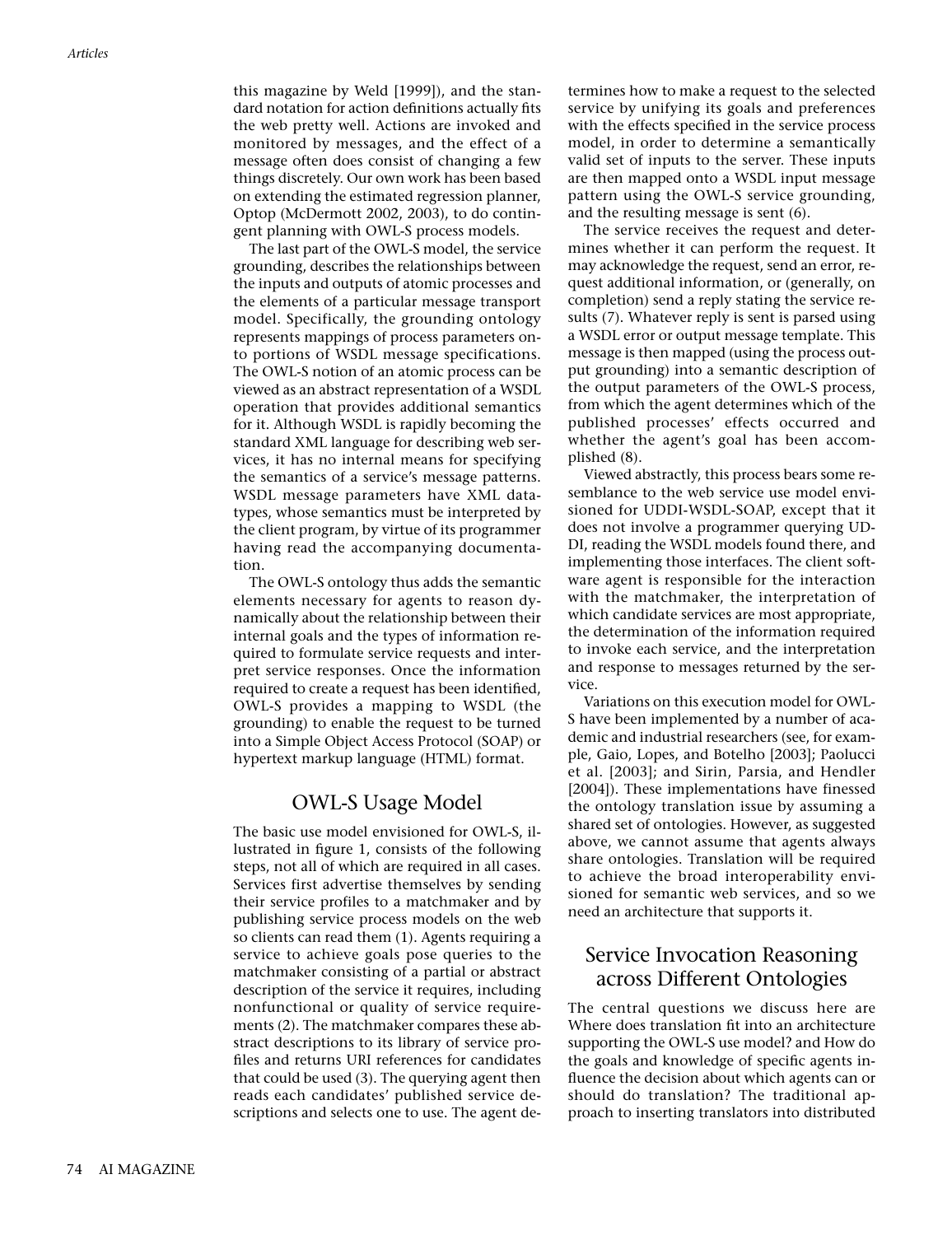

*Figure 1: Basic OWL-S Semantic Web Service Use Model.*

architectures is to insert a middle agent between client *C* and server *S* to translate messages from language *LC* into language *LS* and vice versa. We will argue that this works only when the sender can construct a well-formed message and the target ontologies and ontology mappings are known. It doesn't work, or work well, when a translator needs information that is local to a client or service provider, rather than just the ontologies used by the agent receiving the translation.

Consider the difference between a client's internal goal and a well-formed request to a service. For example, to request a purchase, a service may require specific information about the requestor (such as login identification, valid means of payment) and the manner of accomplishing the goal (for example, shipping method). The request message must be constructed dynamically by reasoning about the relationship between internal client goals and the required input parameters specified in a published service description. The first translation task is therefore the translation of domain elements of the service description from the

ontologies used in the published service description into ontologies used by the client. We have developed a model showing how the client can handle this translation task as it plans how to construct a service request, by reading the service description in its original form along with the ontology mappings needed to interpret the constraints on request input parameters. In an environment with all of these axioms, the client's plan reasoning will effectively translate the parts of the service description it needs to find the needed information in its own knowledge base.

Figure 2 sketches a typical situation in which a personal semantic web agent, which we will call *MyAgent,* is tasked by user Mark to buy a book about XML from an unspecified book sales service on the web. MyAgent knows a number of things about Mark, and it knows how to contact commercial semantic web services. MyAgent first queries a matchmaker to find a suitable service and discovers there is one called Books4Sale, with an OWL-S process model as shown. The Books4Sale process model states that, when correctly invoked, it has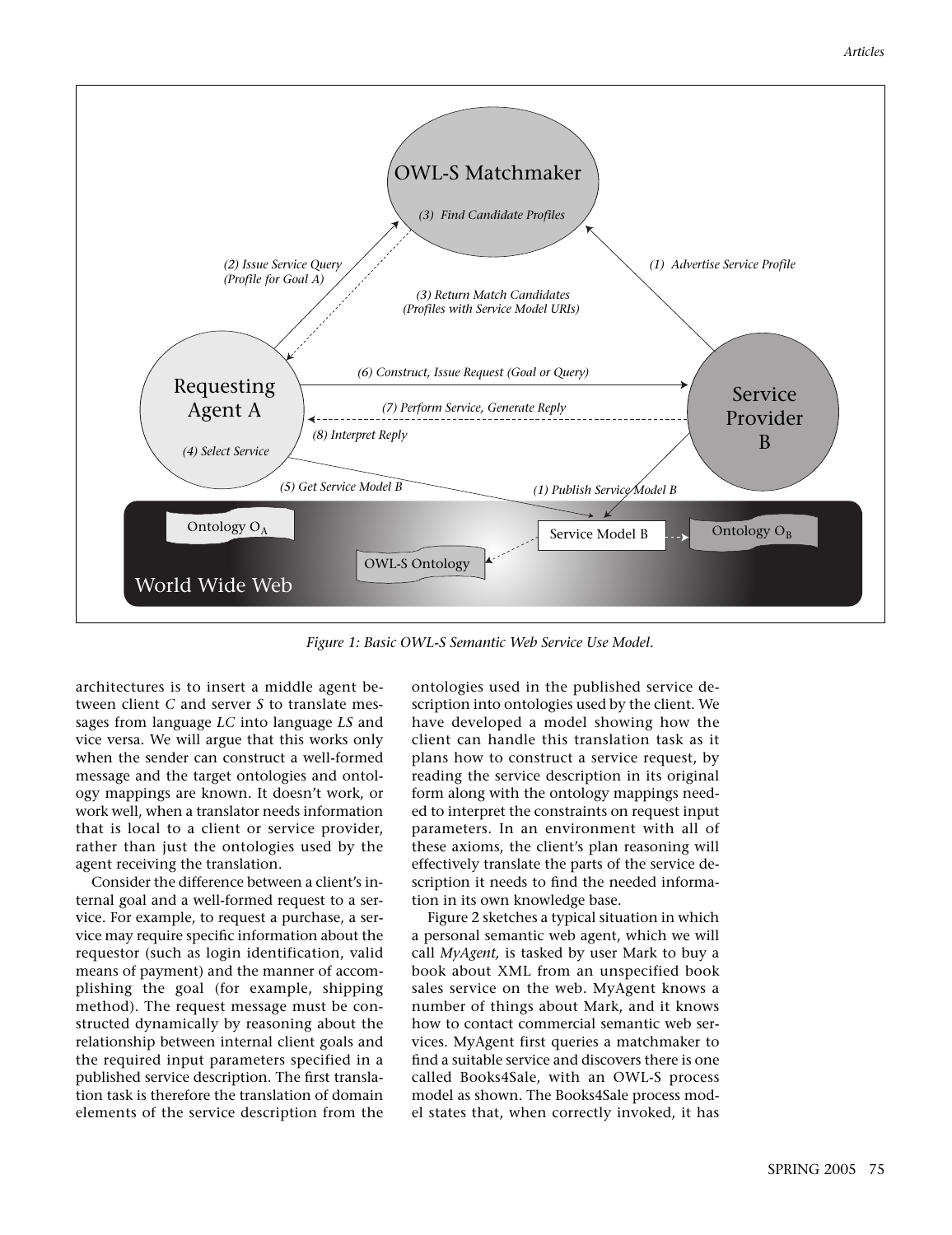

*Figure 2. Book Buying Example.*

the effect that the client will own an Item with the specified title and author. MyAgent can plan to achieve its goal by determining a set of inputs to this service that will produce an effect matching its goal and by then using the accompanying OWL-S service grounding to execute the action by formulating a WSDL message that can be passed to the Books4Sale service.

The Books4Sale process model specifies as required inputs an item title and author, a credit card number and expiration date, and a shipping address, described using terms from its domain ontologies. It produces as output an order confirmation number and shipping tracking number (not shown). The problem is that MyAgent uses an ontology (MyStuff) different than that used by Books4Sale. MyStuff includes a Book class with a *by* property for the author and a *name* property for the title that is used to represent the object of its goal. Furthermore, instances of the Item class in the Books4Sale service ontology represent different sets of books (identified internally by international

standard book numbers [ISBNs]), each with an associated quantity in stock, while instances of the MyStuff Book class represent individual books, each assigned an inventory number by the owner when purchased. These differences illustrate the kinds of problems that arise when various developers design ontologies for related but different purposes.

Table 1 summarizes the partial mappings between terms in the two ontologies. The two concepts can be related for the purposes of the transaction as long as the key descriptive properties of the Book class (needed as service inputs) have mappings to the corresponding descriptive properties of the Item class and the bridging axioms capture the condition that an Inventory:Item description with qty = 1 can refer to the same entity as a description of a MyStuff:Book.

By expressing these mapping rules as additional axioms in the planner's knowledge base, the required inputs to the BuyBook process associated with the client's goal can be identified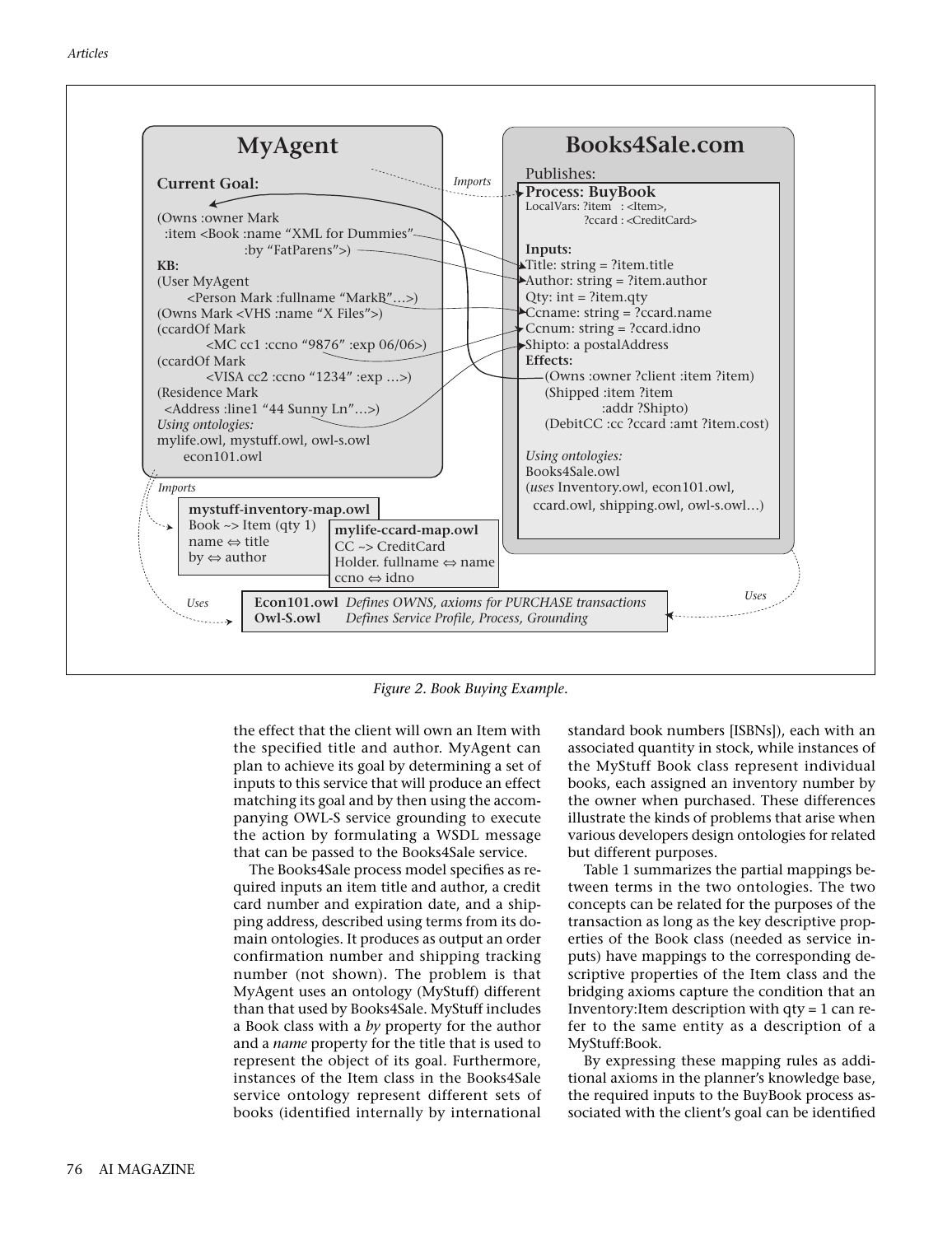by the planner during goal regression. The identification of these inputs hinges on two things: (1) the client can match its goals to a translation of some of the proposed process's effects, unifying items referenced as arguments to these goals with the variables in those effects, and (2) the type restrictions and preconditions specified for input variables referenced in these effects translate to conditions in the client's ontology consistent with the objects specified in the client's goals.

In short, as in classical planning, the process's effects must unify with the client's goal, and the process's preconditions must be able to be satisfied by the client. The catch is that this goal regression reasoning will only succeed if the constraints are translated into the client's ontology, either in advance by translating the whole service description or incrementally by the planner by backward chaining in the presence of the necessary ontologymapping rules.

On the semantic web, translating a service process model like BuyBook need not be done by a middle agent if the necessary ontology mappings are available directly. Each client can find and read any ontologies that it does not have that are referenced in messages. If the semantic web architecture were to support mechanisms for finding and loading ontology mappings, then the client could relate descriptions in unfamiliar ontologies to the concepts it natively uses while planning. Taken together with its own axioms, these ontology mapping rules enable it to complete its reasoning whenever the mappings cover all terms used in the target service's parameter type constraints, preconditions, and effects.

Figure 3 shows schematically the situation within the client after loading the service description, the published ontologies it references, and mappings of terms in those ontologies to those of the client. There are sets of ontologies used internally by the client  $(O_{C}$ <sup>j</sup> and by the service  $(O_{si})$  and some shared ones (*OShared*), like OWL-S. There are also published mappings (*M*) that relate terms in some of the ontologies of the two partners. In this context the client is able to extend its reasoning to elements of the service ontology  $O_{Si}$  for which mappings are known, reasoning about those parts of the merged ontology as if the client shared them with the server.

Once the client is able to interpret the information requirements of the service and determine how to satisfy those requirements, it can generate the service request. It may even be possible to construct a valid request with an incomplete set of mappings, if the missing map-

| MyStuff        | Bridging relation           | Inventory    |
|----------------|-----------------------------|--------------|
| <b>Book</b>    | InstanceClass-SetClass      | <b>Item</b>  |
| Book.name      | <b>Equivalent Property</b>  | Item.title   |
| Book.by        | <b>Equivalent Property</b>  | Item.author  |
| Book.pubDate   | <b>Equivalent Property</b>  | Item.PubDate |
| Book.purchDate | $-N/A$ -                    |              |
| Book.itemno    | $-N/A$ -                    | Item.ISBN    |
|                | Cardinality(inst) = $1 \gg$ | Item.qty     |

*Table 1. Mappings between MyStuff.owl and Books4Sale.owl.*

pings cover optional service inputs. For example, if Books4Sale also used the Item class to represent other goods besides books that it sold, but required different service parameters to specify those items, then the fact that there were no mappings to the MyStuff ontology to translate those additional service parameters could be ignored. In contrast, a separate translation agent, called to translate the full service description for the client, might fail because no complete mapping between the ontologies was available. Furthermore, when the client is responsible for translation, there is the possibility of getting assistance from the user to identify whether the missing mapping information is relevant or perhaps even to supply the mapping.

Elsewhere (Dou et al. 2002, 2003) we described an implemented approach to translation based on this model that can be used to translate datasets (OWL/RDF files). This system (OntoMerge) works by reading the source and target ontologies into a first-order inference engine (OntoEngine), along with a set of bridging axioms or articulation rules (Mitra, Wiederhold, and Kersten 2000) that act as translation rules between terms of the two ontologies. The ontologies can be loaded together without clashing because of the distinct URIs used to identify terms in each model, and these URIs are then linked through references in bridging axioms. If the bridging axioms are bidirectional, translation can be performed in either a push or pull fashion. With the push approach, a dataset is translated by asserting its content and forward chaining to find implications expressed in the target ontology. Similar techniques based on applying sets of rewrite rules have been described in Mitra, Wiederhold, and Kersten (2000) and Chalupsky (2000), although the latter system uses more syntactic transformational rewrite rules. These techniques are useful for translating fully specified messages, such as query or service responses.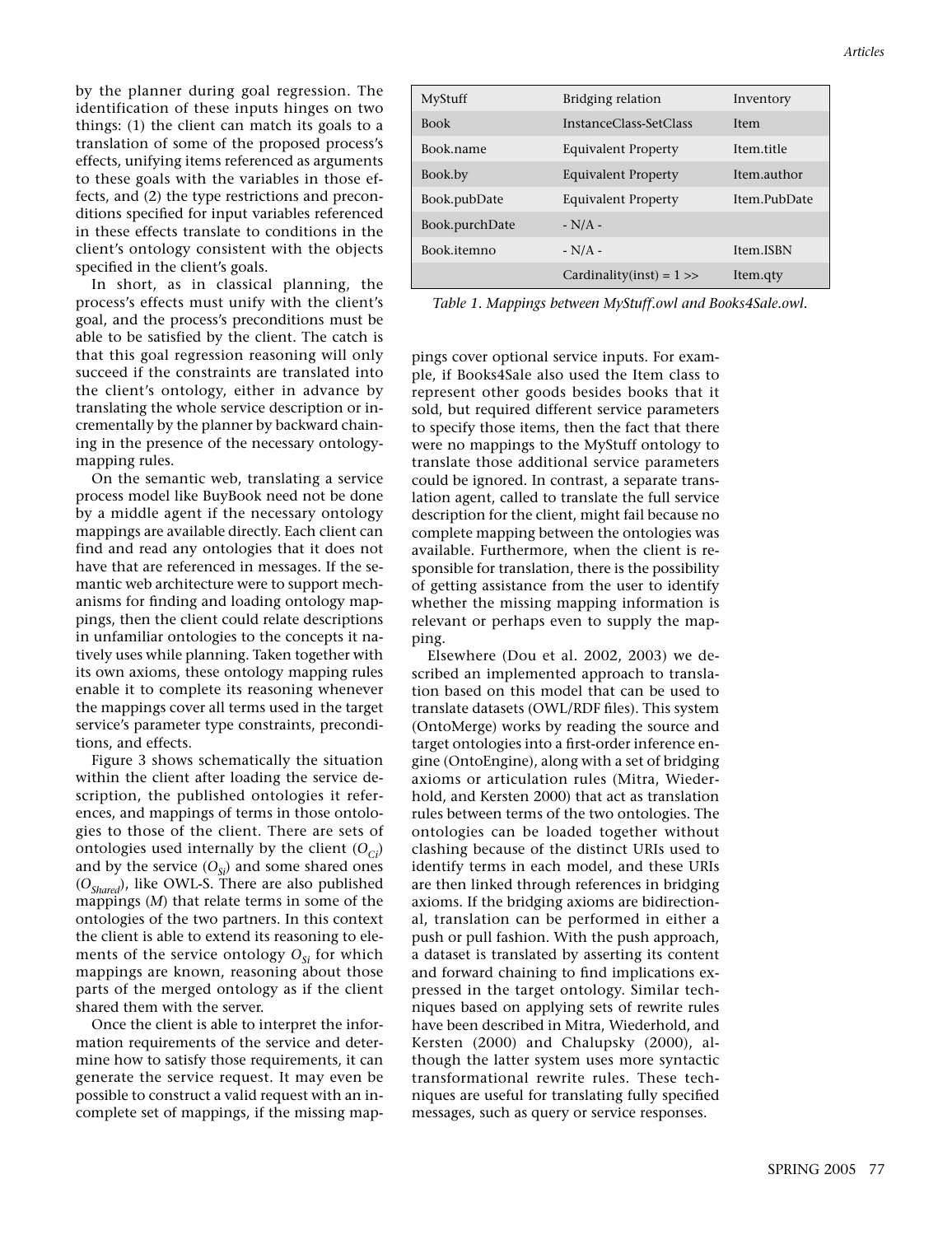

*Figure 3. Ontology Merging by Loading Published Ontologies and Mappings*

With OntoMerge, however, you can also use a "pull" approach, in which queries are expressed in the target ontology, and OntoMerge backchains to find the answers given the assertions made in the source ontology. We have used this pull approach in the reasoner of the Optop planner to demonstrate the planning of service invocation requests even when the services are described using OWL-S and "foreign" domain ontologies. As the planner reasons about how to satisfy its own goals (by unifying them with service effects) and infer whether the service's preconditions can be met, its backward chaining naturally utilizes the bridging axioms to locate the information required for service inputs. For example, after loading the bridging axioms of table 1, Optop determines that the title and author inputs to BuyBook can be unified with the *name* and *by* fields of the book specified as its internal goal.

#### Identifying Values for Input Parameters Unrelated to Goals

When services publish request message formats, they typically include information that is not represented directly in corresponding client goals. Many other pieces of information, such as a login ID and password may be required. If such required inputs are simple facts known to the client, then these facts can be found by the client during precondition evaluation using the technique previously outlined, because required inputs can be treated like knowledge preconditions of the process. But consider the credit card and shipping information required in our sample book-buying process. The knowledge precondition for a shipping address is to know the address to which the purchase should be shipped (a service effect), and this may depend on such things as whether it is intended as a gift or not. Decisions of this kind are common when dealing with unfamiliar web services, although when dealing with commercial services there are a number of common types of required information that can be anticipated even when the specific service to be used is unfamiliar. For example, since purchasing anything requires some form of payment, one can anticipate the need to decide among the client's available credit cards and implement decision criteria based on the cost and purpose of the items and the available balances of the cards. Whether to buy a warranty is another common question. Less common, more item-specific requirements would include special wrapping preferences, nonstandard shipping methods, or whether to buy item-specific optional accessories, and so on.

One way to handle the common options on web service requests is to give the client agent default policies for deciding such questions. For example, there could be a default rule that purchases should be shipped to the address of the buyer (user). It is a default rule since it would not apply when a specific location was specified as part of the user's goal. Most current AI planning systems deal with nongoal related effects only to the extent that they try to avoid effects that negatively affect their plans. But many services' inputs effectively ask their client to refine the goal or its object (for example, new or used book?) or require the client to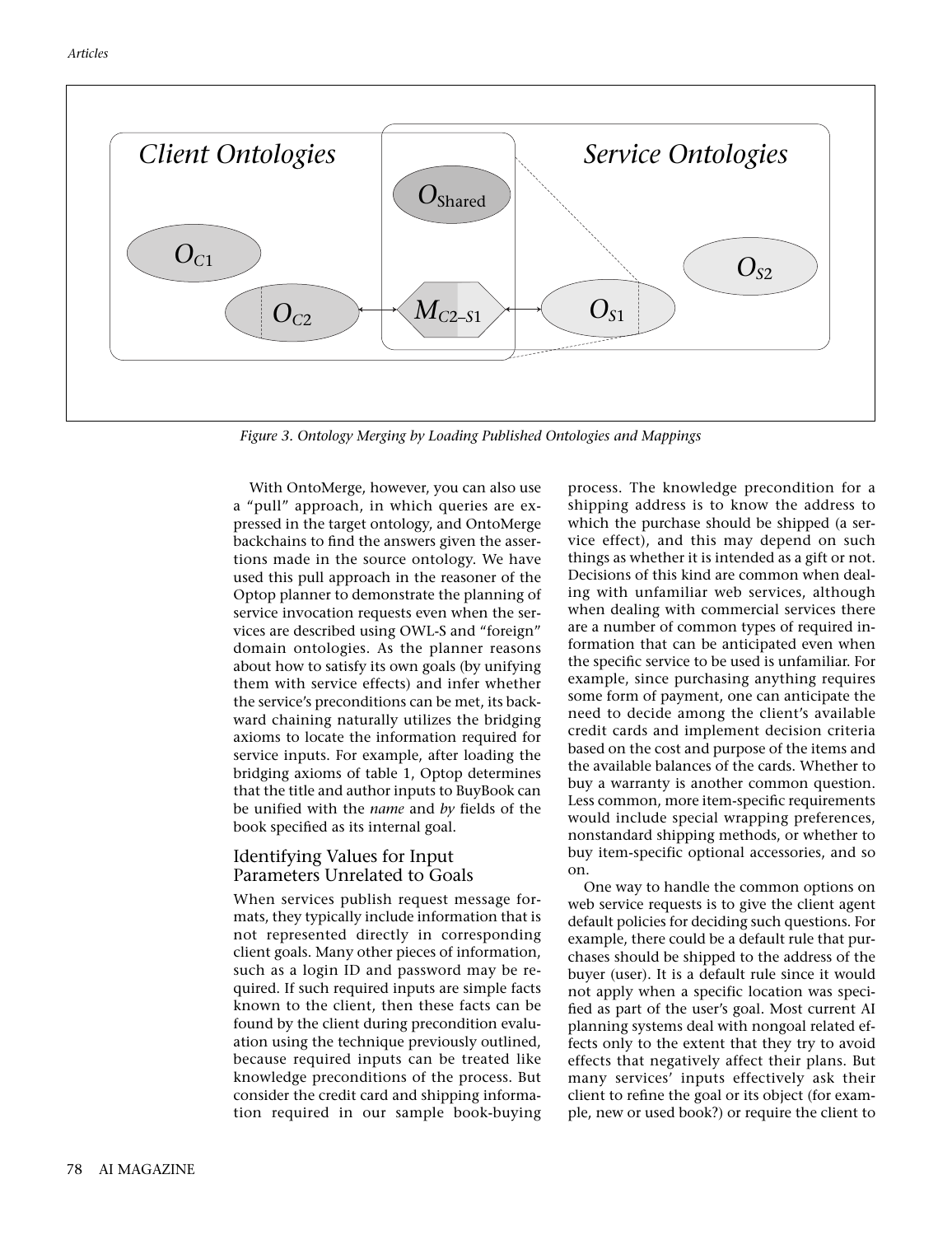further specify the method by which it is achieved (for example, selection of a shipping method). Planning systems that can use background goals and preference policies to make these additional distinctions will be needed to more fully automate web service invocation.

These examples highlight why request translation is primarily about making the service description useful to the client rather than translating the request message the client produces once it knows what is required. Since one cannot anticipate all of these input requirements from unfamiliar services, one must translate the constraints on input parameter's implied by service preconditions and effects into knowledge requirements so that the client's decision policies can be applied correctly. Assuming that the basic structure of each service description is provided by the shared OWL-S ontology, then what remains are the domainspecific elements of the model. Either the client translates individual input requirements as it plans its request, as we have suggested, or the service description is entirely translated for the client by a translation agent beforehand.

There are several problems with this. One problem is that ultimately the client must apply the service grounding to send the message, and groundings are published by the service provider using the service provider's ontology. Thus, after determining a valid set of request inputs, the client must translate these parameter values back into the service's own ontologies. If done remotely, this would have to be a separate process from translating the service description for use by the client. Another problem with the external translator approach is that it may fail if there are missing mappings, whereas, if the client does the translation, it could use a partial set of mappings to reason directly with the published description and then ask for user help to decide whether and how to translate any optional parameters for which mappings were unavailable. The specific distinctions made in a service provider's ontology may lead to the real time development of new mappings because the service ontology may make distinctions not known to be relevant to the client agent's ontology developer, and mappings cannot exist where one community or the other does not represent the concepts or relations involved. For example, the MyStuff ontology may not represent the distinction between hardcover and softcover books. If that is a required input to a book-buying service, the requirement for it would fail to be translated, and user advice would be needed. Ultimately, we will need to develop mixed-initiative approaches to automated service interaction in

such open domains that enable our client agents to get additional user assistance and to learn incrementally about the ontologies of unfamiliar services and their mappings into local ontologies.

#### Translating Responses to Service Requests

Thus far, we have suggested why service invocation may involve translation within a client, rather than using a middle agent. We now ask whether there are circumstances in which knowledge local to a particular agent is needed to translate service responses. Translating responses to requests or queries is perhaps the most well studied kind of translation. Here, the message to be translated is fully formed by one agent (the service provider) independent of the recipient's knowledge state, and the translator must simply identify the mappings needed to transform the description into one in the recipient's ontology. Most of the work on heterogeneous information retrieval is focused on the problem of developing the necessary ontology mappings for this (Rahm and Bernstein 2001).

In most cases, response translation can be done by any agent that has access to the source and target ontologies and the necessary articulation or mapping rules. However, there are some circumstances in which the mappings cannot be represented precisely, such as when the classification of particular items depends not on the structure of the relations in the ontologies but on their specific extent. Gio Wiederhold has frequently illustrated this by explaining that different administrative offices at Stanford University use slightly different models for who qualifies for membership in the Employee class*.* One includes only salaried employees, while the other is broader and includes nonsalaried staff, such as emeritus professors like himself. The distinction between these classes is not modeled by systems in either office because neither database represents any attributes that capture the distinction. Thus, no translation rule can be written that succinctly captures the exception to the rule associating the two classes. The only way to translate data about particular individuals being communicated between the two offices is to access the set of all known employees in the target environment and test whether each person whose information is being transmitted is an employee. Effectively, in such situations, the translation needs to be done by the recipient, as a middle agent would not have all the data necessary.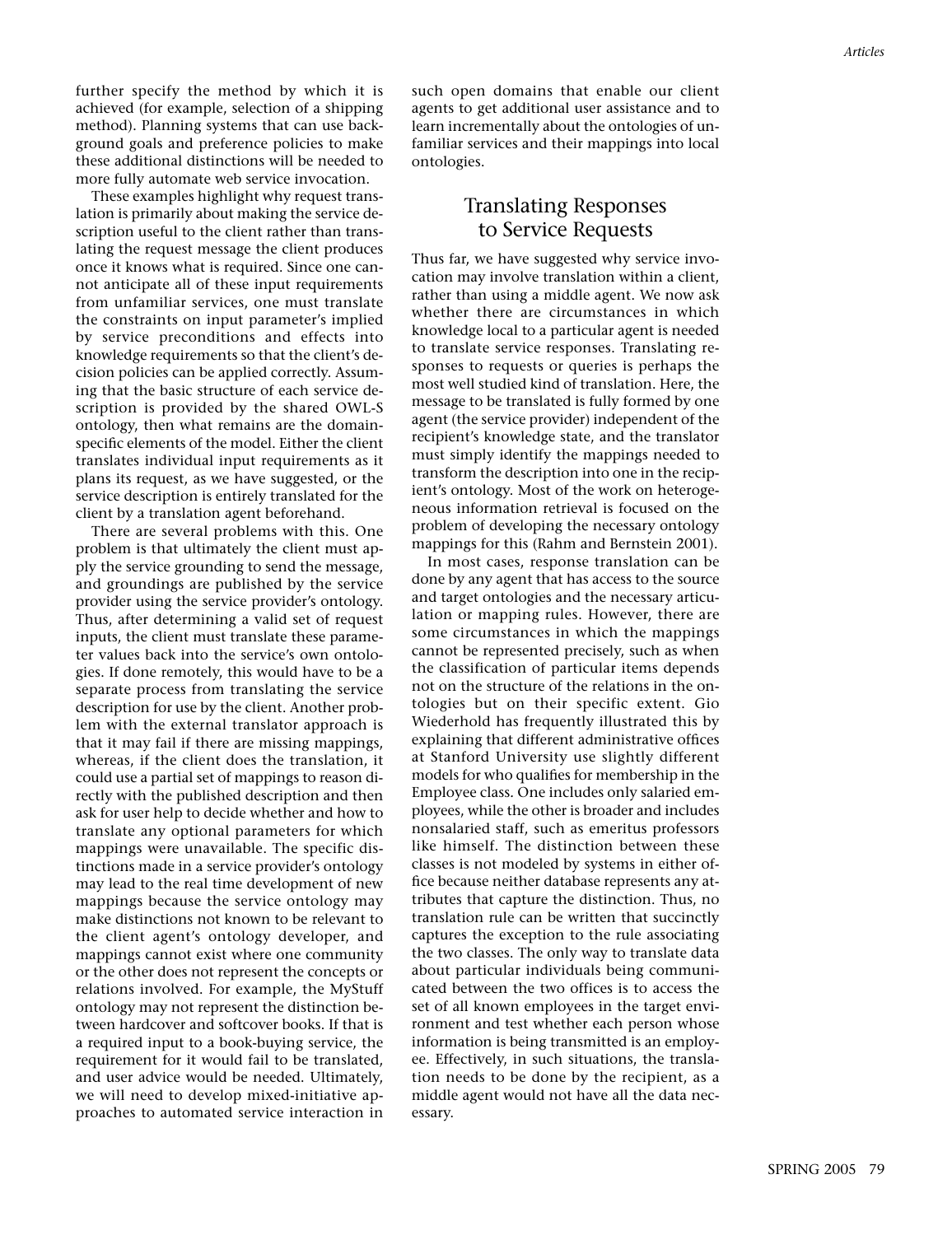## Translation Issues Associated with Dynamic Service Discovery

The final question we consider is the architectural placement of translation functionality for queries to semantic web service matchmakers. Recall that matchmakers receive advertisements called service profiles from services that wish to be utilized, and clients looking for services find them by querying matchmakers with general descriptions of their requirements represented in the form of a partial or abstract service profiles. Pointers to candidate services are returned for consideration by clients.

So what happens when different services use distinct ontologies to advertise their services? If a matchmaker is to maintain a catalog of service advertisements, then a range of possibilities must be considered. At one end of the spectrum, the matchmaker might use its own set of ontologies to organize the services in a single framework. At the other end of the spectrum, it would maintain every service profile in its original form. Let's call the first approach the *Yahoo approach* and the second the *Google approach*, since Yahoo uses a uniform taxonomy constructed by its staff, and Google indexes web pages based on the content of the original sources.

With the Yahoo approach, each service advertisement must utilize concepts in the matchmaker's ontology to describe the represented service. Clients must then translate their queries into abstract service descriptions using the matchmaker's ontology. With OWL-S profiles, this would mean finding concepts for the class of service desired (for example, a restaurant), the classes of acceptable outputs (Italian food), and the desired effect (for example, food served in-house versus packaged for take-out) and quality of service (for example, maximum price). You might recognize the problem with this from using an online yellow pages. The client needs to be mindful of the expected number of answers. For example, if one wants to find a Chinese restaurant in Rome, is it better to ask for a service that provides listings of Chinese restaurants in Rome? or just restaurants in Rome? or Chinese restaurants in Italy? Finding a useful, targeted answer depends on the number of candidates in each of those somewhat different conjunctive classes. So an effective translation of a service query could depend on both the specific mappings of terms into the matchmaker's ontology and on the selection of appropriate abstractions of those terms to find a small, targeted set of answers. If such knowledge is routinely needed to get the best results, then an architecture where the

matchmaker does the translation is preferable, since the matchmaker can reformulate the query in a context where knowledge about what parts of the registry space are sparsely populated is available.

With the Google approach, services are allowed to describe themselves using their native ontologies. As a result we see a different set of motivations for having the matchmaker translate queries. Here, it is possible in the extreme case that every new service advertisement is described using a different set of ontologies. How can a client agent translate its own query, or have a middle agent do it, when each query must be compared to many profiles, all represented using different ontologies? The only possible strategy requires matching and translation to be performed effectively simultaneously within the matchmaker.

For each kind of semantic service matchmaking, then, there seem to be good reasons to argue that the matchmakers should do the translation of queries they receive. Of course, these are extreme characterizations of the ontology mismatch problems to be faced in connection with service discovery. It is still an open, empirical question how best to design matchmakers that handle a wide diversity of service description ontologies.

## The Impact of Knowledge Locality on Translation Processes

An important motivation for the development of semantic web services is their promise of greater and more dynamic interoperability among agents and services. If the semantic web is going to be based on the principle that a thousand ontologies can bloom, then it is important to look at how the translation processes will be used to enable services to interoperate. These questions have not been a major focus in the semantic web services research community to date.

In this article, we have reviewed the assumptions and motivations for the OWL-S approach to dynamic discovery and utilization of semantic web services in order to frame a discussion of the multiple roles that ontology translation processes must play in facilitating semantic interoperability. Along the way we suggested why published ontology mappings will be important and concluded that it is often better to support translation as a function within agents, rather than separate mediators, in semantic web service architectures.

The question of how and where translation processing happens is critical to the design of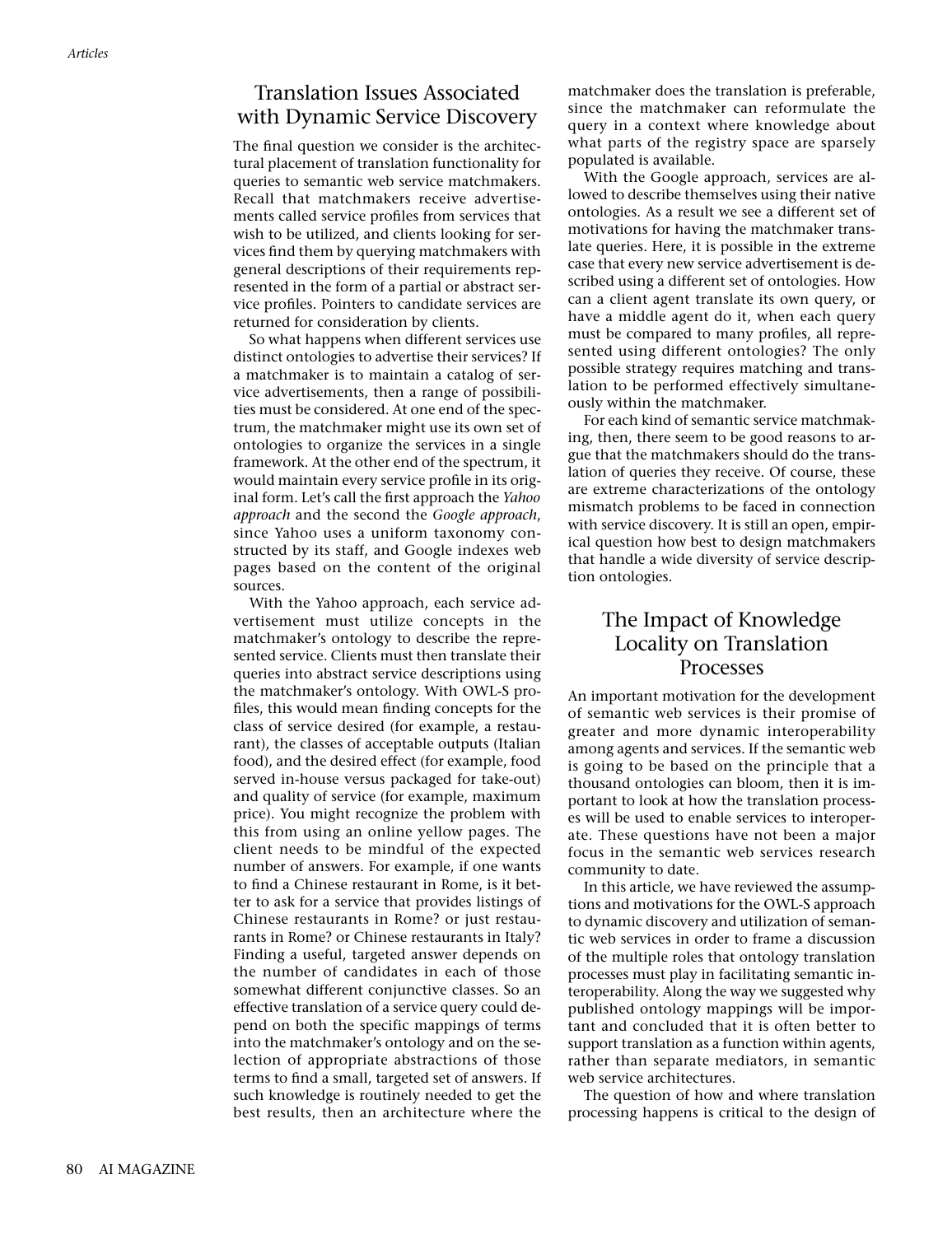architectures for semantic web services because of the many related, partially overlapping ontologies in use by different communities on the semantic web. For good reasons, each community wants to control its own ontologies. Our concern is with how to enable interoperability of services beyond tight-knit communities, so remote clients can discover and use these services to fill one-time or occasional needs. Semantic web service ontologies make it possible for clients to read published semantic service descriptions and reason with them. Translation of the domain terms in these descriptions will also be needed to support message exchanges.

We have argued that translation functionality can critically depend on knowledge local to particular agents. In particular, we demonstrated how translating a client's goal into a request is best done by the client using published service descriptions and ontology mappings, while translating a client's query to a matchmaker is best done by the matchmaker, because the translation depends on the set of ontologies and profiles known to that agent. The takeaway message is that the stronger the need is for a translator to access a localized knowledge context during translation, the more difficult it will be to locate that translation process in an independent middle agent.

#### Acknowledgements

This writing of this article was funded under a contract with Yale University to the DARPA DAML program, contract number F30602-00- 0600.

#### Notes

1. See the UDDI Technical White Paper, www.uddi. org/.

2. See the DAML Services Coalition, OWL-S, www. daml.org/services/owl-s/.

3. See Madhavan et al. (2002) for a discussion of ontology mapping languages.

4. This matching process is not a straightforward subsumption test, as one might expect. As Paolucci et al. (2002a) show, it is asymmetrical. A good match is one in which the classes of inputs the client can provide subsume those required, while the classes of outputs the service claims it can return subsumes those required by the client.

#### References

Ankolenkar, A.; Burstein, M.; Hobbs, J. R.; Lassila, O.; Martin, D. L.; McDermott, D.; McIlraith, S. A.; Narayanan, S.; Paolucci, M.; Payne T. R.; and Sycara, K. 2002. DAML-S: Web Service Description for the Semantic Web. In *The Semantic Web: Proceedings of the First International Semantic Web Conference (ISWC),* Lecture Notes in Computer Science. Berlin: Springer-Verlag.

Berners-Lee, T.; Hendler, J.; and Lassila, O. 2001. The

Semantic Web. *Scientific American* 284(5): 34–43, 2001.

Burstein, M.; McDermott, D.; Smith, D.; and Westfold, S. 2003. Derivation of Glue Code for Agent Interoperation. *Journal of Autonomous Agents and Multi-Agent Systems* 6(3): 265–286.

Chalupsky, H. 2000. OntoMorph: A Translation System for Symbolic Knowledge. In *Principles of Knowledge Representation and Reasoning: Proceedings of the Seventh International Conference (KR2000),* ed. A. G. Cohn, F. Giunchiglia, and B. Selman. San Francisco: Morgan Kaufmann Publishers.

Christensen, E.; Cubera, F.; Meredith, G.; and Weerawarana, S. 2002. Web Services Description Language (WSDL). Report, Massachusetts Institute of Technology, Cambridge, MA (www.w3.org/TR/).

Dean, M.; Connolly, D.; van Harmelen, F.; Hendler, J.; Horrocks, I.; McGuinness, D.; Patel-Schneider, P.; and Stein, L. 2003. OWL Web Ontology Language 1.0 Reference. Cambridge, MA: World Wide Web Consortium (W3C) (www.w3.org/TR/owl-features).

Dou, D.; McDermott, D.; and Qi, P. 2003. Ontology Translation on the Semantic Web. In *Proceedings of the International Conference on Ontologies, Databases, and Applications of Semantics.* Lecture Notes in Computer Science. Berlin: Springer-Verlag.

Dou, D.; McDermott, D.; and Qi, P. 2002. Ontology Translation by Ontology Merging and Automated Reasoning. Paper presented at the European Knowledge Acquisition Workshop on Ontologies for Multi-Agent Systems, Bologna, Italy, July 6.

Fox, M.; and Long, D. 2003. PDDL2.1: An Extension of PDDL for Expressing Temporal Planning Domains. *Journal of Artificial Intelligence Research* 20: 61–124.

Gaio, S.; Lopes, A.; and Botelho, L. 2003. From DAML-S to Executable Code. In *Agentcities: Challenges in Open Agent Environments,* ed. B. Burg, J. Dale, T. Finin, H. Nakashima, L. Padgham, C. Sierra, and S. Willmott, 25–31. Berlin: Springer-Verlag.

Kalfoglou, Y., and Schorlemmer, M. 2003. Ontology Mapping: The State of the Art. *Knowledge Engineering Review* (18:1): 1–31.

Lassila, O.; and Swick, R. 1999. Resource Description Framework (RDF) Model and Syntax Specification. Cambridge, MA: World Wide Web Consortium (W3C) (www.w3.org/TR/REC-rdf-syntax).

Madhavan, J.; Bernstein, P.; Domingos, P.; and Halevy, A. 2002. Representing and Reasoning about Mappings between Domain Models. In *Proceedings of the Eighteenth National Conference on Artificial intelligence,* 80–86. Menlo Park, CA: AAAI Press.

McDermott, D. 2003. Reasoning about Autonomous Processes in an Estimated-Regression Planner. In *Proceedings of the International Conference on Automated Planning and Scheduling*. Menlo Park, CA: AAAI Press. McDermott, D. 2002. Estimated-Regression Planning

for Interactions with Web Services. In *Proceedings of the Sixth International Conference on AI Planning and Scheduling.* Menlo Park, CA: AAAI Press.

McDermott, D.; Burstein, M.; and Smith, D. 2002. Overcoming Ontology Mismatches in Transactions with Self-Describing Agents. In *The Emerging Semantic Web: Selected Papers from the First Semantic Web Work-*